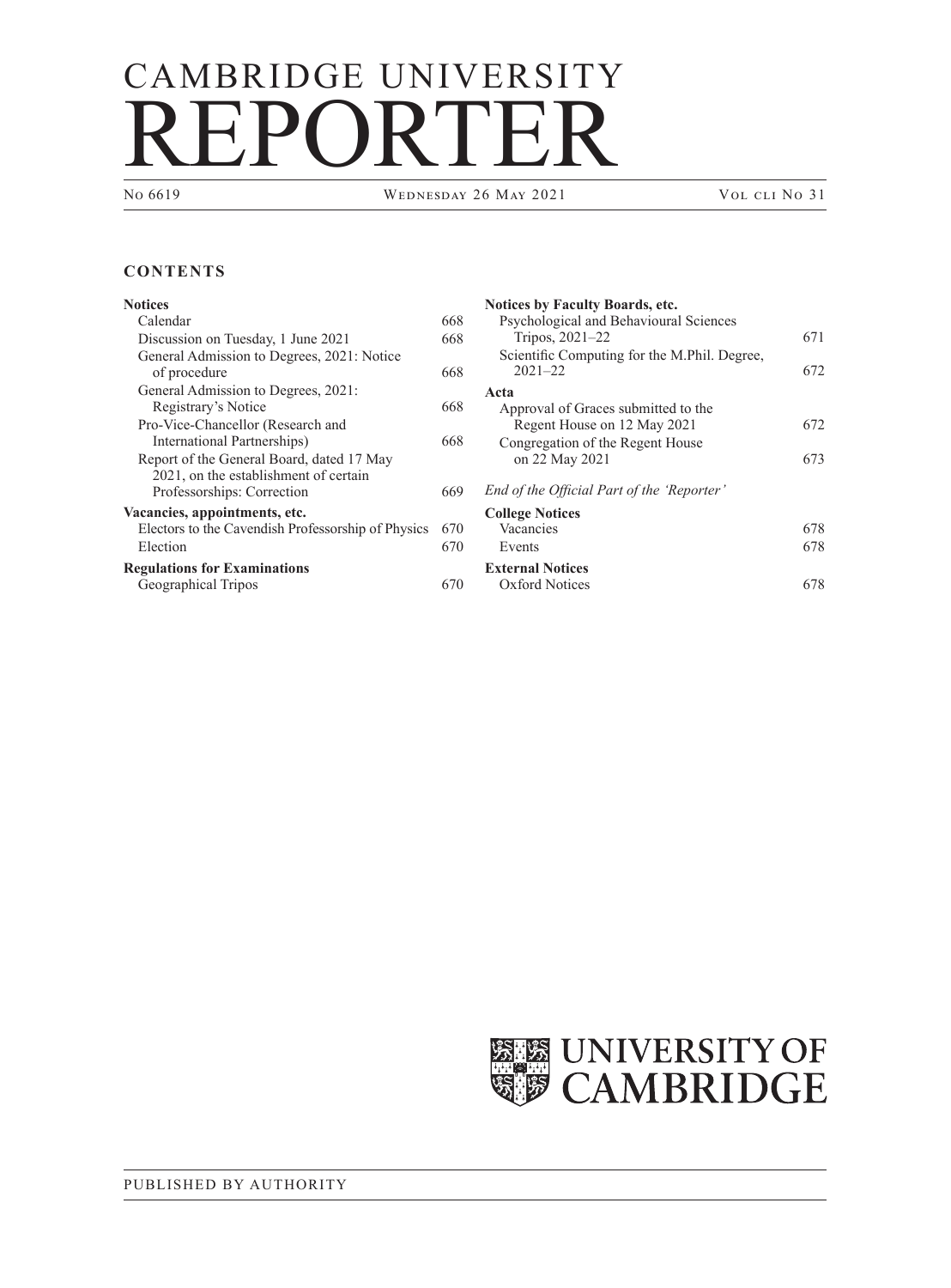#### <span id="page-1-0"></span>**NOTICES**

## **Calendar**

30 May, *Sunday*. Trinity Sunday. Scarlet day.

- 1 June, *Tuesday.* Discussion via videoconference at 2 p.m. (see below).
- 8 June, *Tuesday*. End of third quarter of Easter Term.

## **Discussion on Tuesday, 1 June 2021**

The Vice-Chancellor invites those qualified under the regulations for Discussions (*[Statutes and Ordinances](https://www.admin.cam.ac.uk/univ/so/pdfs/2020/ordinance01.pdf#page=3)*, p. 105 as amended by Grace 2 of 28 [April 2021](https://www.admin.cam.ac.uk/reporter/2020-21/weekly/6614/6614.pdf#page=34)) to attend a Discussion via videoconference on Tuesday, 1 June 2021 at 2 p.m., for the discussion of:

- **1.** Reports and Financial Statements for the year ended 31 July 2020 (*Reporter*[, 6617, 2020–21, p.](https://www.admin.cam.ac.uk/reporter/2020-21/weekly/6617/6617-FinancialStatements.pdf#page=3) 567).
- **2.** Report of the General Board, dated 17 May 2021, on the establishment of certain Professorships, as amended (*Reporter*, [6618, 2020–21, p.](https://www.admin.cam.ac.uk/reporter/2020-21/weekly/6618/6618.pdf#page=5) 662 and p. [669 below\)](#page-2-0).

Those wishing to join the Discussion by videoconference should email [UniversityDraftsman@admin.cam.ac.uk fro](mailto:UniversityDraftsman@admin.cam.ac.uk)m their University email account, providing their CRSid (if a member of the collegiate University), by 10 a.m. on the date of the Discussion to receive joining instructions. Alternatively, contributors may email remarks to [contact@proctors.cam.ac.uk,](mailto:contact@proctors.cam.ac.uk)  copying [ReporterEditor@admin.cam.ac.uk, by](mailto:ReporterEditor@admin.cam.ac.uk) no later than 10 a.m. on the day of the Discussion, for reading out by the Proctors,<sup>1</sup> or ask someone else who is attending to read the remarks on their behalf.

 $<sup>1</sup>$  Any comments sent by email should please begin with the name and title of the contributor as they wish it to be read out and include</sup> at the start a note of any College or Departmental affiliations they have.

# **General Admission to Degrees, 2021: Notice of procedure**

The Vice-Chancellor gives notice that in‑person admission to degrees is expected to resume with the Congregations for General Admission to Degrees on 30 June and 1, 2, 3 July 2021. In order to assist with Covid-security, attendance both in the Senate-House and in the Yard will be restricted to the necessary University and College officers and the recipients of degrees; *guest tickets will not be issued*. Other members of the Regent House may attend at 10 a.m. each day for the submission of the supplicats for degrees for that Congregation, *but cannot remain during admission to degrees*. Any member of the Regent House wishing to gain access for this must email [universitymarshal@admin.cam.ac.uk in](mailto:universitymarshal@admin.cam.ac.uk) advance. The supplicats for degrees will be posted online (Raven access only) at: [https://www.student-registry.admin.cam.ac.uk/](https://www.student-registry.admin.cam.ac.uk/graduation/supplicat-lists-degree-ceremonies) [graduation/supplicat-lists-degree-ceremonies](https://www.student-registry.admin.cam.ac.uk/graduation/supplicat-lists-degree-ceremonies) 

The four Congregations will be divided into separate sessions, with intervals between successive Colleges and no shared sessions. Members of the University participating should wear academical dress in accordance with the regulations and as these are 'scarlet days' Doctors should wear their festal gowns. Colleges will present candidates on the following days in the normal order:

*Wednesday*, *30 June*: King's College, Trinity College, St John's College, Peterhouse, Clare College, Pembroke College.

- *Thursday*, *1 July*: Gonville and Caius College, Trinity Hall, Corpus Christi College, Queens' College, St Catharine's College, Jesus College, Christ's College.
- *Friday*, *2 July*: Magdalene College, Emmanuel College, Sidney Sussex College, Downing College, Girton College, Newnham College, Selwyn College.
- *Saturday*, *3 July*: Fitzwilliam College, Churchill College, Murray Edwards College, Wolfson College, Robinson College, Lucy Cavendish College, St Edmund's College, Hughes Hall, Homerton College.

## **General Admission to Degrees, 2021: Registrary's Notice**

The Registrary gives notice that the latest time for the receipt of supplicats and any necessary certificates of terms for persons who propose to take degrees at General Admission is **5 p.m. on Monday, 31 May 2021**. No further additions to degree lists can be accepted after that date.

# **Pro-Vice-Chancellor (Research and International Partnerships)**

The Council wishes to make an appointment to the office of Pro-Vice-Chancellor (Research and International Partnerships) following the death in service of Professor Abell. Over the last few months Professor Anne Ferguson-Smith has occupied the role on an interim basis. The position of Pro-Vice-Chancellor is held for three years in the first instance. The person appointed to the role of Pro-Vice-Chancellor (Research and International Partnerships) would be expected to take up the position on 1 January 2022.

#### **The role**

The Council wishes to appoint a Pro-Vice Chancellor to provide senior academic leadership on matters relating to the University's research activities, with an emphasis on improving its research culture and further strengthening its research profile and impact, in particular in relation to large-scale interdisciplinary initiatives. Further, given the significant synergies between the University's international and research activities, the Pro-Vice-Chancellor will also hold the portfolio covering international relations.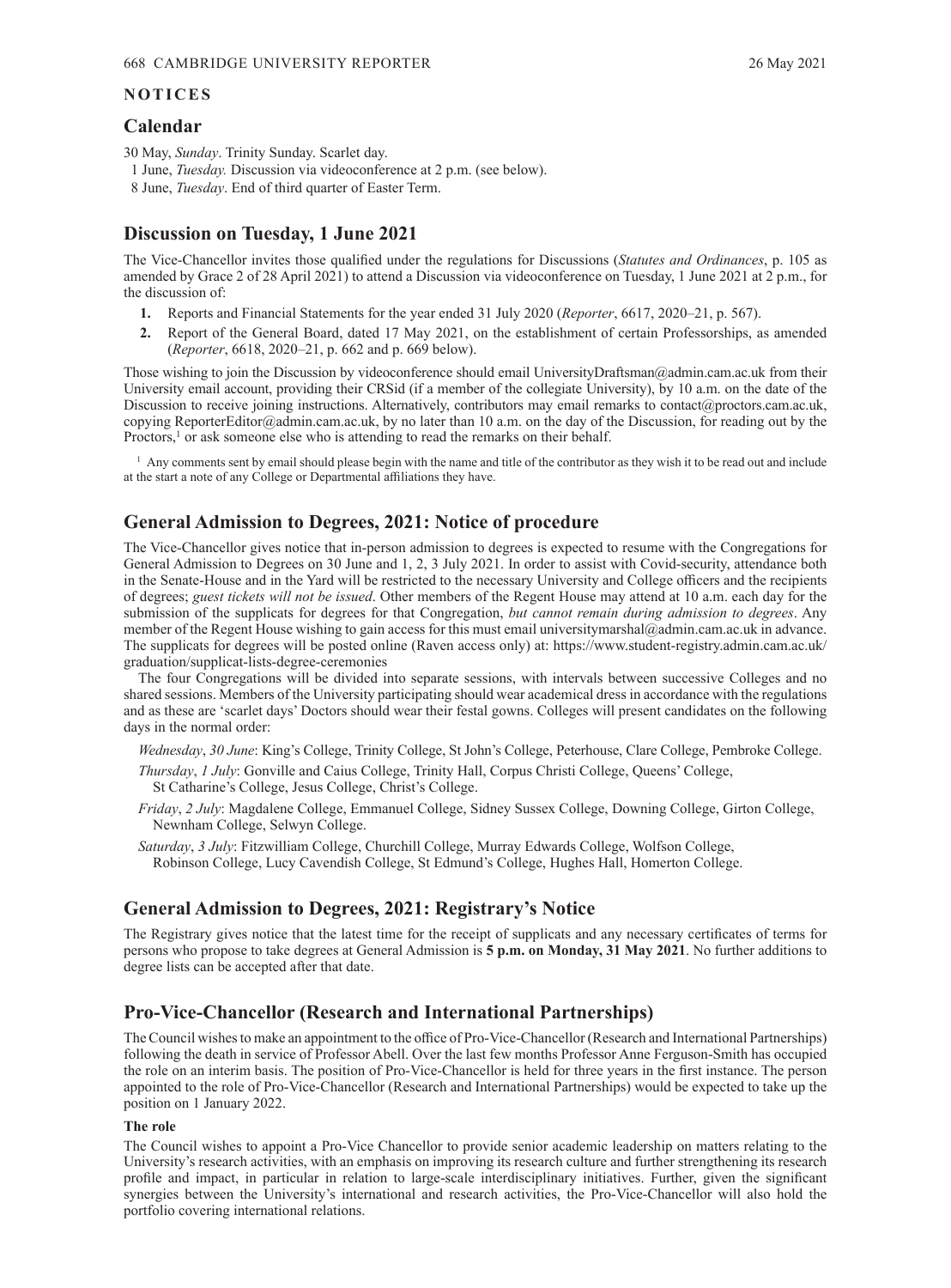<span id="page-2-0"></span>In particular, the Pro-Vice-Chancellor will lead the development and implementation of strategy and policy relating to research. As part of that effort, building on the foundations put down during Professor Abell's tenure and subsequently continued by Professor Ferguson-Smith, the postholder will be responsible for sustaining and enhancing a supportive research culture that allows the University to continue to thrive as an outstanding research-intensive University with global influence. The successful candidate will further develop and deepen the University's relationships with research funding councils, charities and governmental bodies. The individual will also lead on the University's endeavour to create and maintain large-scale interdisciplinary research, education and public engagement initiatives to address some of the fundamental issues facing humanity. Initiatives already under way include addressing the challenges of climate change and global health.

On the international side of the portfolio, the Pro-Vice-Chancellor will have a particular focus on expanding and further strengthening the University's international collaborations in a manner that underscores the University's values, global character and impact.

#### **Attributes and experience**

The successful candidate will have a record of high achievement both with regard to research and as the leader of an academic community (for example as a Head of a Department, Faculty, research institute or reasonably-sized research group). The postholder will have experience working at senior levels with external bodies such as research funding councils and charities and/or with governmental bodies (such as positions of responsibility in the peer review processes of one or more funding bodies); and will have significant international experience, for example, having collaborated with overseas research partners.

The individual will have a proven ability to develop and implement strategies in an environment where authority is derived from influence and persuasion, together with a deep understanding of the collegiate University and how to work effectively within it. The postholder will have a good overall awareness of the six Schools and their operations. The successful candidate will have an outstanding record of personal academic achievement and will have strong experience working collaboratively with professional services colleagues.

The candidate will be recognised as an individual who is able to lead and inspire staff engaged in research at all levels. The individual will demonstrate clarity of thought and an openness to different views, and will have the ability to bring together people from a range of academic and professional services backgrounds. The postholder will also have a deep understanding of, and interest in, the international higher education landscape.

The University of Cambridge is committed to a pro-active and inclusive approach to equality, which supports and encourages all under-represented groups, promotes an inclusive culture and values diversity. The University is particularly focused on increasing diversity among staff on higher grades and especially encourage women and candidates from Black, Asian and Minority Ethnic backgrounds to apply for this vacancy.

#### **Role of the Pro-Vice-Chancellors**

The Pro-Vice-Chancellors provide academic leadership to the University to ensure that the University maintains and enhances its contribution to society and its global academic standing. They support the Vice-Chancellor in the delivery of his objectives, and work as a team with the Heads of Schools, the Registrary, the Chief Financial Officer, the Executive Director of Development and Alumni Relations and other senior colleagues.

In addition to the Pro-Vice-Chancellor (Research and International Partnerships), the University has four Pro-Vice-Chancellors with the following portfolios:

- Professor Graham Virgo (Education) and Senior Pro-Vice-Chancellor
- Professor Andy Neely (Enterprise and Business Relations)
- Professor David Cardwell (Strategy and Planning)
- Professor Eilís Ferran (Institutional and International Relations)<sup>1</sup>

#### **Terms of appointment**

The Pro-Vice-Chancellors are expected to spend 80% of their time on PVC duties, and 20% of their time undertaking research and/or teaching. The full salary of a Pro-Vice-Chancellor is normally within the range of £130,000–£175,000, but the precise figure will vary as the salary is based on a formula that reflects individual circumstances.

The Council expects to make the appointment at its meeting on 19 July 2021. The Council will be advised by a Nominating Committee chaired by the Vice-Chancellor and with the following additional members: Ms Gaenor Bagley, Professor Tim Harper, Professor Christopher Kelly, Professor Anna Philpott, Dr Jason Scott-Warren.

#### **Expressions of interest and further information**

The Nominating Committee welcomes expressions of interest from individuals and nominations of potential candidates for consideration by the Committee. Expressions of interest, including a curriculum vitae and covering letter, and nominations, should be sent by email to the Vice-Chancellor [\(Stephen.Toope@admin.cam.ac.uk\) by](mailto:Stephen.Toope@admin.cam.ac.uk) 18 June 2021.

<sup>1</sup> Professor Ferran's term ends on 30 September 2021. Dr Kamal Munir will serve as Pro-Vice-Chancellor (University Community and Engagement) from 1 October 2021.

# **Report of the General Board, dated 17 May 2021, on the establishment of certain Professorships: Correction**

In the Report of the General Board, dated 17 May 2021, on the establishment of certain Professorships (*[Reporter](https://www.admin.cam.ac.uk/reporter/2020-21/weekly/6618/6618.pdf#page=5)*, 6618, [2020–21, p.](https://www.admin.cam.ac.uk/reporter/2020-21/weekly/6618/6618.pdf#page=5) 662), there was an error concerning the proposed MRC Professorship of Statistics. The Professorship would be assigned to the Department of **Medicine**, not the Department of Public Health and Primary Care.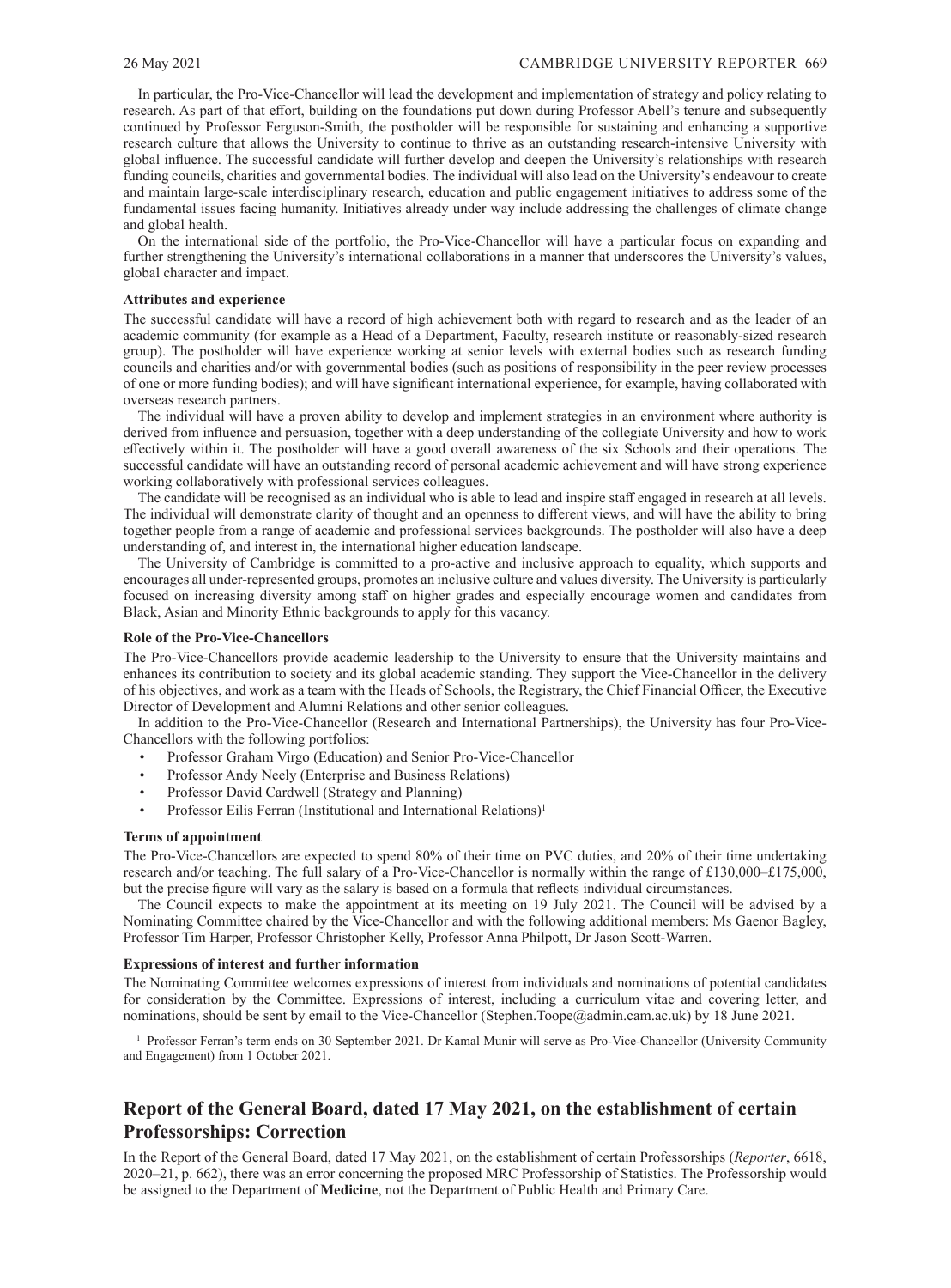## <span id="page-3-0"></span>VA CANCIES, APPOINTMENTS, ETC.

# **Electors to the Cavendish Professorship of Physics**

The Council has appointed members of the *ad hoc* Board of Electors to the Cavendish Professorship of Physics as follows:

Ms Catherine Arnold, *ED*, in the Chair, as the Vice-Chancellor's deputy

- (*a*) *on the nomination of the Council* Professor John Chalker, *University of Oxford*  Professor Lakshminarayanan Mahadevan, *Harvard University*
- (*b*) *on the nomination of the General Board* Professor Robin Ball, *University of Warwick*  Professor Athene Donald, *CHU* Professor Judith Driscoll, *T*
- (*c*) *on the nomination of the Faculty Board of Physics and Chemistry*  Professor Nigel Cooper, *PEM* Professor Michael Andrew Parker, *PET* Professor Nigel Peake, *EM*

# **Election**

Professor Christopher Marquis, Ph.D., M.A., *University of Michigan*, Samuel C. Johnson Professor in Sustainable Global Enterprise and Professor of Management and Organisations, Cornell University, elected Sinyi Professor of Chinese Management with effect from 1 January 2022.

# **REGULATIONS FOR EXAMINATIONS**

## **Geographical Tripos**

(*[Statutes and Ordinances](https://www.admin.cam.ac.uk/univ/so/pdfs/2020/ordinance04.pdf#page=85)*, p. 342)

#### **With effect from 1 October 2021**

The General Board, on the recommendation of the Faculty Board of Earth Sciences and Geography, has approved changes to the regulations for the Geographical Tripos to revise submission dates and to remove references to 'he or she' and 'his or her', as follows:

Regulations 2, 3 and 4.

By amending the regulations to read as follows, retaining the footnote:

- **2.** The following may present themselves as candidates for honours in Part Ia:
- (*a*) students who have not obtained honours in another Honours Examination, provided that they have kept one term and that three complete terms have not passed after their first term of residence;
- (*b*) students who have obtained honours in another Honours Examination, in the year after so obtaining honours, provided that they have kept four terms and that nine complete terms have not passed after their first term of residence.

**3.** Students may be candidates for honours in Part Ib in the year after obtaining honours either in Part Ia or in another Honours Examination, provided that they have kept four terms and that twelve complete terms have not passed after their first term of residence.

**4.** Students may be candidates for honours in Part II:

*either* ( $a$ ) in the year next after obtaining honours in Part Ib of the Geographical Tripos,

*or* (*b*) in the year next or next but one after obtaining honours in another Honours Examination, other than Part Ia of the Geographical Tripos;

provided that they have kept seven terms and that twelve complete terms have not passed after their first term of residence.

#### Regulation 17(*b*).

By amending the sub-paragraph to read as follows:

(*b*) submit to the Examiners, in accordance with arrangements to be specified by the Head of the Department of Geography and by a date at the beginning of the Easter Term to be announced not later than the division of the preceding Michaelmas Term, one practical exercise undertaken by the candidate, together with a declaration as specified in Regulation 25.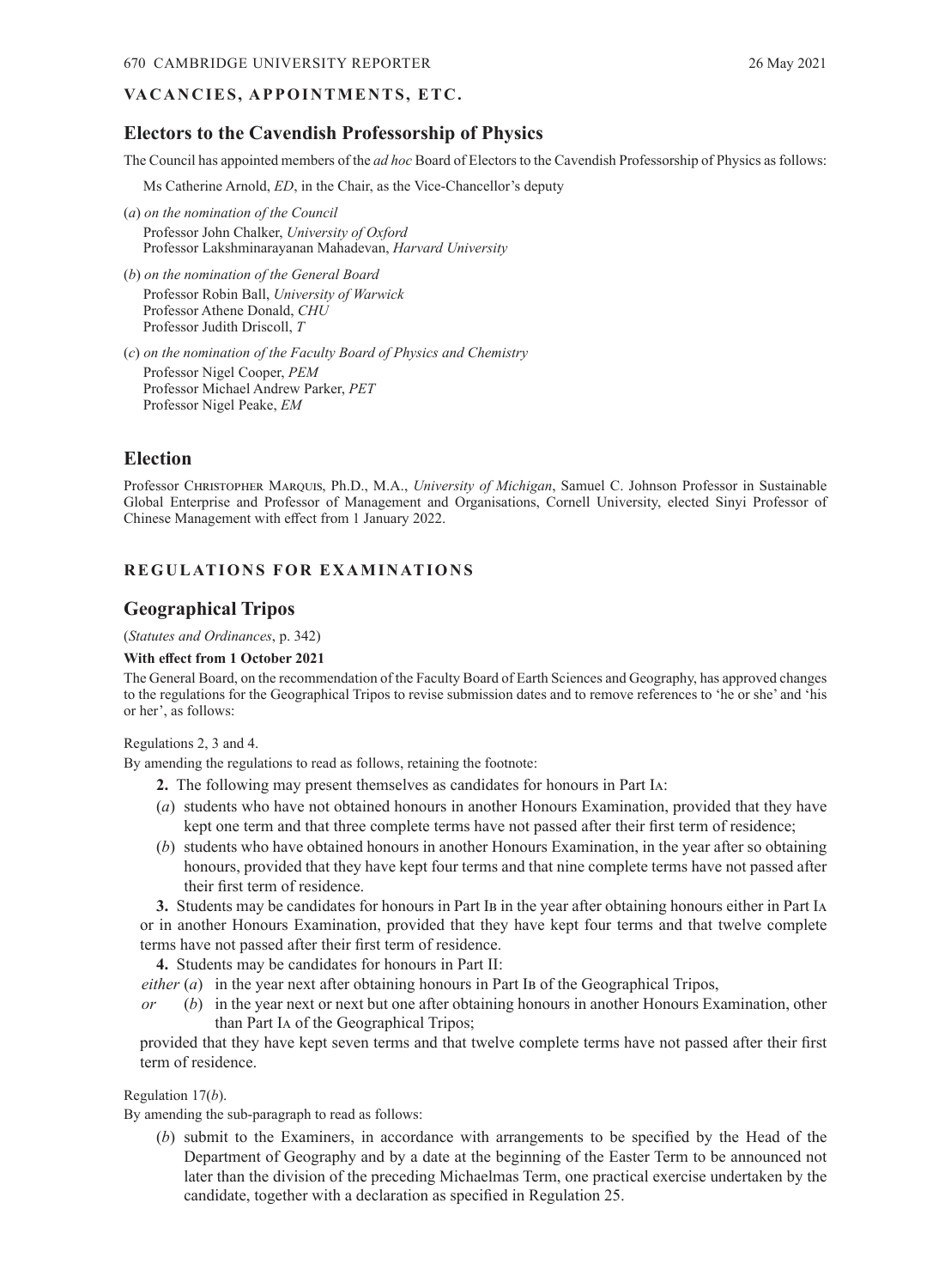#### <span id="page-4-0"></span>Regulation 18.

In the last sentence by replacing the words 'not later than the division of the Easter Term next preceding the examination' with 'not later than the division of the Michaelmas Term'.

Regulation 19(*c*).

In the sub-paragraph by replacing the words 'not later than the end of the first quarter of the Michaelmas Term' with 'not later than the division of the Michaelmas Term'.

#### Regulation 20.

In the last sentence by replacing the words 'not later than the division of the Easter Term next preceding the examination' with 'not later than the division of the Michaelmas Term'.

# Regulation 22(*a*).

By amending the sub-paragraph to read as follows:

(*a*) Affiliated Students who are candidates for Part II in the first, second, or third term after their first term kept;

Regulation 25.

In the first sentence by replacing the words 'a candidate will be required to sign a declaration that the work submitted is his or her own work' with 'candidates will be required to sign a declaration that the work submitted is their own work'.

## **NOTICES BY FACULTY BOARDS, ETC.**

# **Psychological and Behavioural Sciences Tripos, 2021–22**

The Committee of Management of the Psychological and Behavioural Sciences Tripos gives notice of the following optional papers which are offered for the Psychological and Behavioural Sciences Tripos in the academic year 2021–22.

## **Part Ia**

| A <sub>1</sub>      | World archaeology (Part I of the Archaeology Tripos)                                                             |
|---------------------|------------------------------------------------------------------------------------------------------------------|
| B1                  | Humans in biological perspective (Part I of the Archaeology Tripos)                                              |
| NS <sub>1</sub>     | Evolution and behaviour* (Part IA of the Natural Sciences Tripos)                                                |
| NS <sub>2</sub>     | Mathematical biology* (Part IA of the Natural Sciences Tripos)                                                   |
| PHIL <sub>1</sub>   | Metaphysics* (Part IA of the Philosophy Tripos)                                                                  |
| PHIL <sub>2</sub>   | Ethics and political philosophy <sup>*</sup> (Part IA of the Philosophy Tripos)                                  |
| POL <sub>1</sub>    | The modern state and its alternatives (Part I of the Human, Social and Political Sciences Tripos)                |
| SAN <sub>1</sub>    | Social anthropology: The comparative perspective (Part I of the Human, Social and Political Sciences<br>Tripos)  |
| SOC <sub>1</sub>    | Modern societies I: Introduction to sociology (Part I of the Human, Social and Political Sciences Tripos)        |
| Part I <sub>B</sub> |                                                                                                                  |
| B <sub>2</sub>      | Human ecology and behaviour (Part IIA of the Archaeology Tripos)                                                 |
| B <sub>3</sub>      | Human evolution (Part IIA of the Archaeology Tripos)                                                             |
| <b>B4</b>           | Comparative human biology (Part IIA of the Archaeology Tripos)                                                   |
| CR <sub>1</sub>     | Foundations in criminology and criminal justice (Part IIA of the Human, Social and Political Sciences<br>Tripos) |
| HPS <sub>1</sub>    | History of science (Part IB of the Natural Sciences Tripos)                                                      |
| HPS <sub>2</sub>    | Philosophy of science (Part IB of the Natural Sciences Tripos)                                                   |
| NS <sub>3</sub>     | Neurobiology (Part IB of the Natural Sciences Tripos)                                                            |
| PHIL <sub>4</sub>   | Knowledge, language and the world* (Part IB of the Philosophy Tripos)                                            |
| PHIL 7              | Political philosophy* (Part IB of the Philosophy Tripos)                                                         |
| SOC <sub>2</sub>    | Social theory (Part IIA of the Human, Social and Political Sciences Tripos)                                      |
| SOC <sub>3</sub>    | Modern societies II: Global social problems* (Part IIA of the Human, Social and Political Sciences Tripos)       |
|                     |                                                                                                                  |

\* The number of candidates able to take this paper may be capped.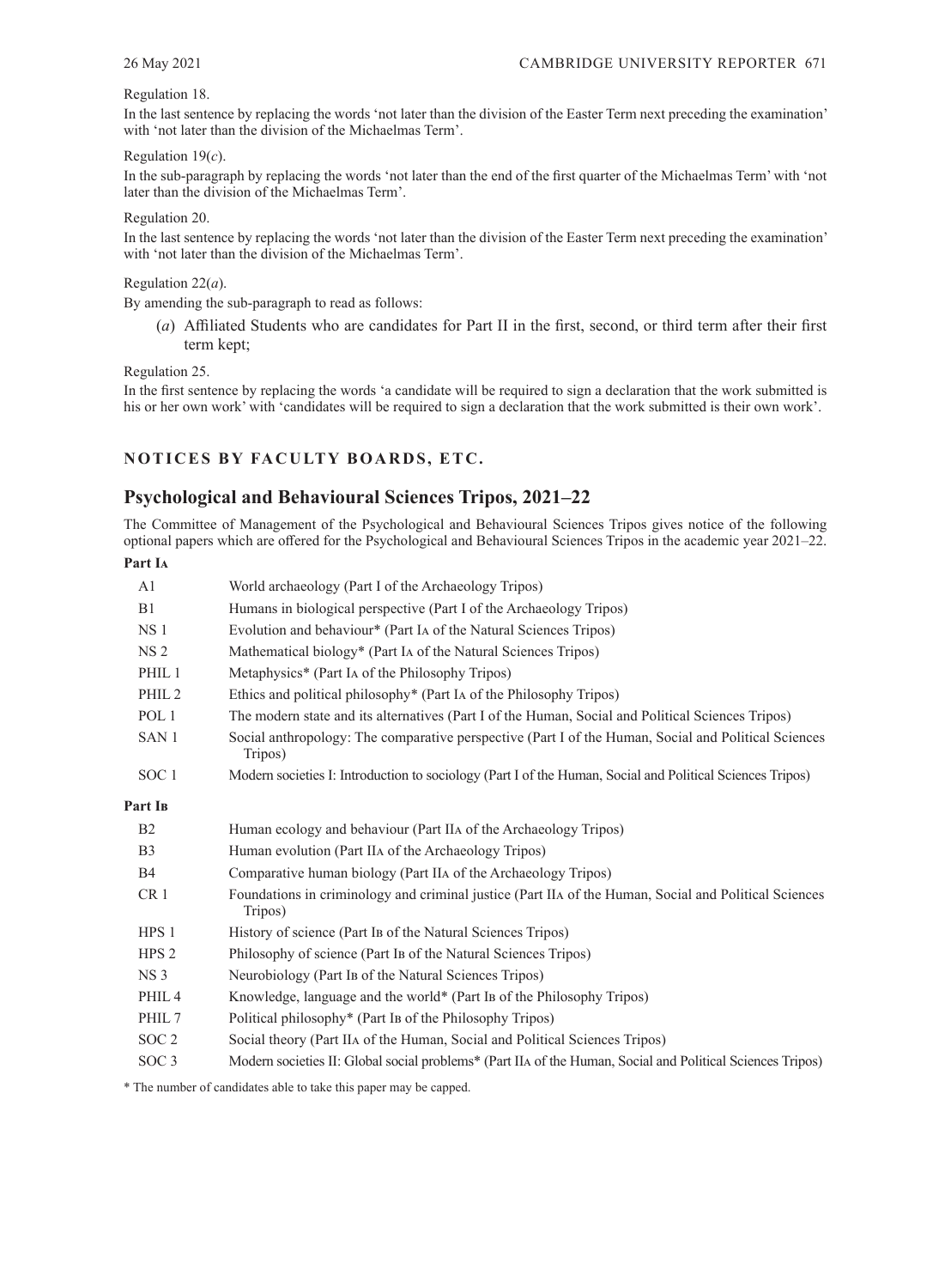#### <span id="page-5-0"></span>672 CAMBRIDGE UNIVERSITY REPORTER 26 May 2021

| Part II           |                                                                                                                    |
|-------------------|--------------------------------------------------------------------------------------------------------------------|
| <b>BANX</b>       | Evolutionary anthropology and behaviour 1 (Part IIB of the Archaeology Tripos)                                     |
| <b>BANY</b>       | Evolutionary anthropology and behaviour 2 (Part IIB of the Archaeology Tripos)                                     |
| CR <sub>2</sub>   | Criminology, sentencing and the penal system (Part IB/II of the Law Tripos)                                        |
| HPS <sub>4</sub>  | Philosophy and scientific practice (Part II (History and Philosophy of Science) of the Natural<br>Sciences Tripos) |
| PBS 6             | Developmental psychopathology (Part II of the Psychological and Behavioural Sciences Tripos)                       |
| PBS 7             | Advanced topics in social and applied psychology (Part II of the Psychological and Behavioural<br>Sciences Tripos) |
| PBS 8             | The family (Part II of the Psychological and Behavioural Sciences Tripos)                                          |
| PBS 9             | Cognitive and experimental psychology (Part II (Psychology) of the Natural Sciences Tripos)                        |
| <b>PBS 10</b>     | Behavioural and cognitive neuroscience (Part II (Psychology) of the Natural Sciences Tripos)                       |
| PHIL <sub>9</sub> | Philosophy of mind* (Part II of the Philosophy Tripos)                                                             |
| PHIL 11           | Political philosophy <sup>*</sup> (Part II of the Philosophy Tripos)                                               |
| <b>SOC</b> 11     | Racism, race and ethnicity (Part II B of the Human, Social and Political Sciences Tripos)                          |
| SOC <sub>13</sub> | Health, medicine and society (Part IIB of the Human, Social and Political Sciences Tripos)                         |

\* The number of candidates able to take this paper may be capped.

# **Scientific Computing for the M.Phil. Degree, 2021–22**

The Degree Committee for the Faculty of Physics and Chemistry gives notice that the following papers are available to candidates for examination in Scientific Computing for the degree of Master of Philosophy in the academic year 2021–22:

| Paper 1: | Electronic structure                       |
|----------|--------------------------------------------|
| Paper 2: | Atomistic modelling of materials           |
| Paper 3: | Introduction to topological materials      |
| Paper 4: | Computational continuum modelling (i)      |
| Paper 5: | Computational continuum modelling (ii)     |
| Paper 6: | Advanced continuum modelling (i)           |
| Paper 7: | Advanced continuum modelling (ii)          |
| Paper 8: | Introduction to computational multiphysics |
|          |                                            |

Candidates should choose a minimum of three papers.

*Paper 1* will be examined by a two-hour written examination consisting of four questions, of which candidates will be required to answer all.

*Papers 2–8* will be examined by a two-hour written examination consisting of three questions, of which candidates will be required to answer two. Paper 2 requires the use of a calculator.

At the discretion of the Course Director, students may also be able to choose options available under other Masters' Degrees offered by the Departments of the Schools of the Physical Sciences, Technology, and the Biological Sciences.

# **ACTA**

# **Approval of Graces submitted to the Regent House on 12 May 2021**

The Graces submitted to the Regent House on 12 May 2021 (*Reporter*[, 6616, 2020–21, p.](https://www.admin.cam.ac.uk/reporter/2020-21/weekly/6616/6616.pdf#page=7) 559) were approved at 4 p.m. on Friday, 21 May 2021.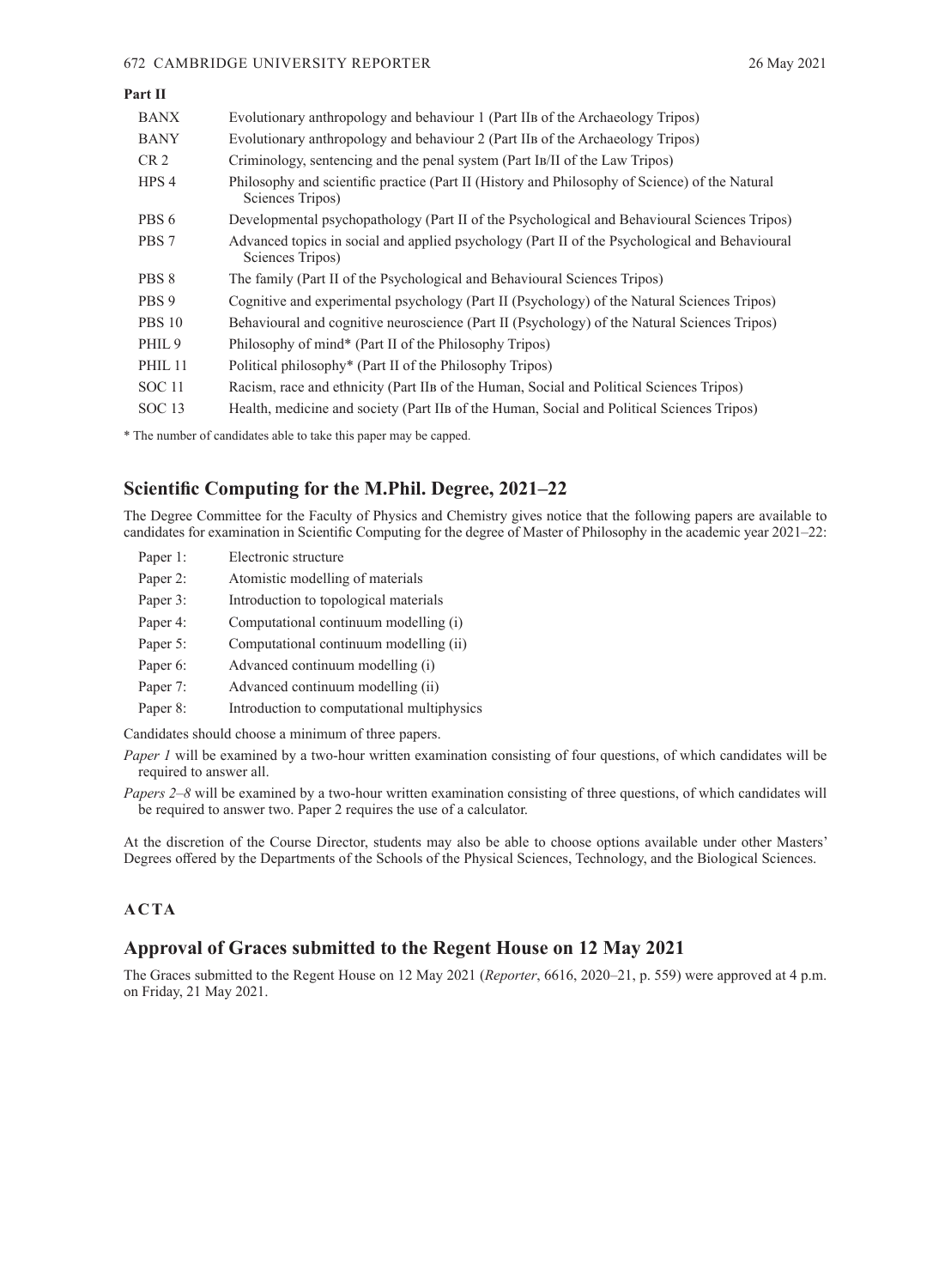# <span id="page-6-0"></span>**Congregation of the Regent House on 22 May 2021**

A Congregation of the Regent House was held at 11 a.m. The necessary Officers were present. All of the Graces submitted to the Regent House (*Reporter*[, 6618, 2020–21, p.](https://www.admin.cam.ac.uk/reporter/2020-21/weekly/6618/6618.pdf#page=7) 664) and the supplicats for degrees were approved.

The following degrees and titles of degree *honoris causa* were conferred in absence:

*in absence*

#### **Doctor of Science (***honoris causa***)**

[Grace 1 of 22 May 2021]

Edith Heard

*Honorary Fellow of Emmanuel College Professor of Epigenetics and Cellular Memory*, *Collège de France*, *and Director General of the European Molecular Biology Laboratory*, *epigeneticist and developmental biologist*

[Grace 2 of 22 May 2021]

#### Roger Penrose

*Honorary Fellow of St John*'*s College Emeritus Rouse Ball Professor of Mathematics*, *University of Oxford*, *Nobel Laureate*, *mathematical physicist and philosopher of science*

[Grace 3 of 22 May 2021]

Elizabeth Jane Robertson *of Darwin College*

*Professor of Developmental Biology and Wellcome Trust Principal Research Fellow*, *University of Oxford*, *developmental biologist*

[Grace 4 of 22 May 2021]

John Ernest Walker

*Fellow of Sidney Sussex College Emeritus Honorary Professor of Molecular Bioenergetics and Emeritus Director of the MRC Mitochondrial Biology Unit*, *School of Clinical Medicine*, *Nobel Laureate*, *biochemist and molecular biologist*

*in absence*

**Doctor of Letters (***honoris causa***)**

[Grace 5 of 22 May 2021]

Henry Louis Gates Jr

*Honorary Fellow of Clare College Alphonse Fletcher University Professor and Director of the Hutchins Center for African and African American Research*, *Harvard University*, *literary scholar*, *cultural critic*, *journalist and filmmaker*

[Grace 6 of 22 May 2021]

Simon Michael Schama

*Honorary Fellow of Christ*'*s College and sometime Leslie Stephen Lecturer*, *University Professor of Art History and History*, *Columbia University*, *historian and art historian*

[Grace 7 of 22 May 2021]

Alison May Smith

 *Honorary Fellow of Newnham College*, *of Clare Hall and of Lucy Cavendish College Senior Fellow Commoner in the Creative Arts of Trinity College*, *writer*, *playwright and academic*

*in absence*

**Doctor of Music (***honoris causa***)**

[Grace 8 of 22 May 2021]

Judith Weir

*Honorary Fellow of King*'*s College and of Trinity College and sometime Visiting Fellow Commoner in the Creative Arts of Trinity College*, *Master of The Queen*'*s Music and President of the Royal Society of Musicians*,

*composer*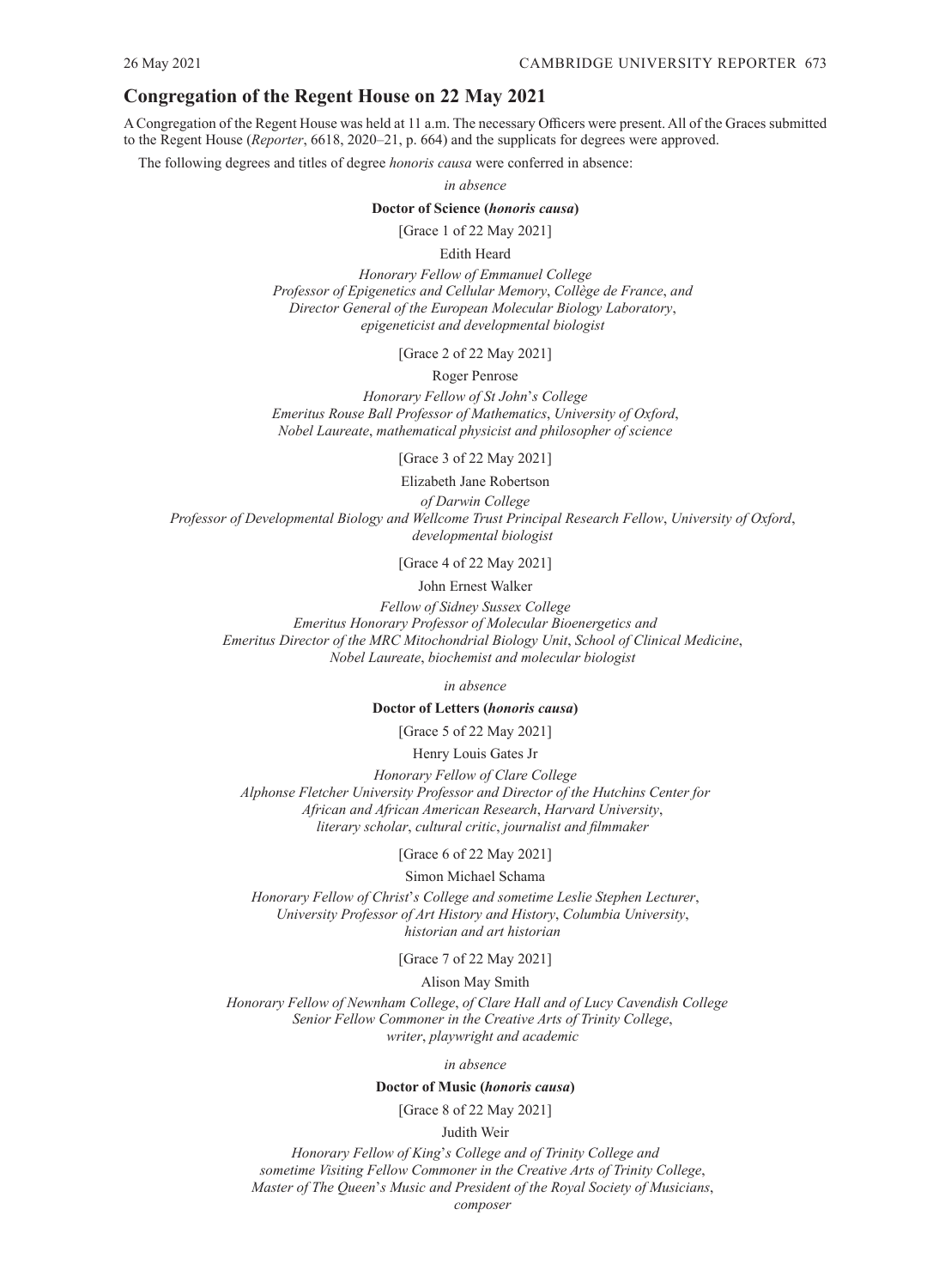<span id="page-7-0"></span>*The content of pages 674–677 has been removed as it contains personal information.*

E. M. C. RAMPTON, *Registrary*

**END OF THE OFFICIAL PART OF THE 'REPORTER'**